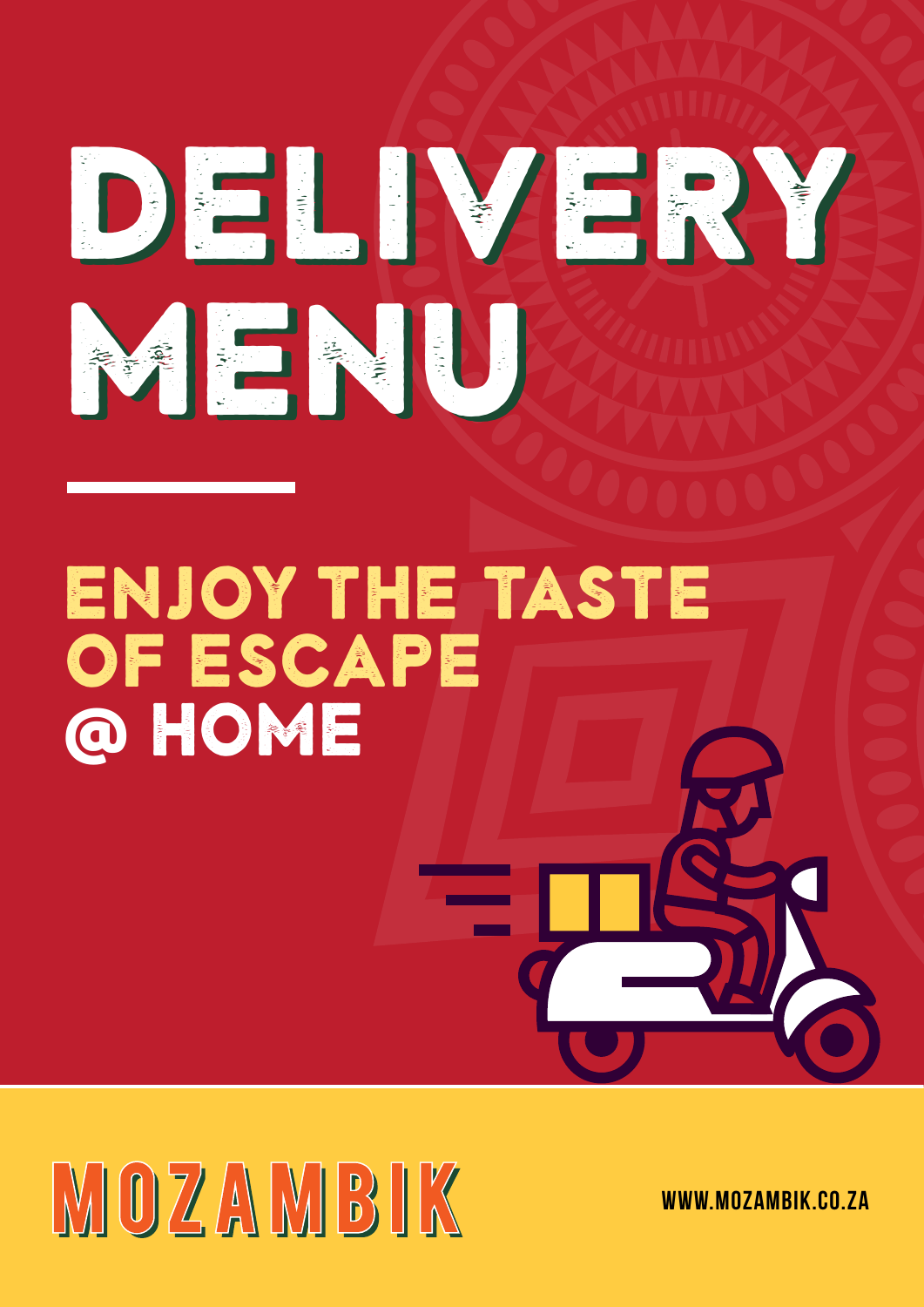## **STARTERS**

### $)$  $B.$  $$5$

 $*$  5 SERVED WITH A BREAD ROLL

 $+4$ SERVED WITH A BREAD ROLL

7 and 20 SERVED WITH A BREAD ROLL

 $\leftarrow$ SERVED WITH A BREAD ROLL

 $\bullet$ SERVED WITH A BREAD ROLL

&\$/\$0\$5,&+285,&22/,9(65 SERVED WITH A BREAD ROLL

75,1&+\$'25803 \$57(567 5 SERVED WITH A BREAD ROLL





086(/6'(;\$,;\$,5

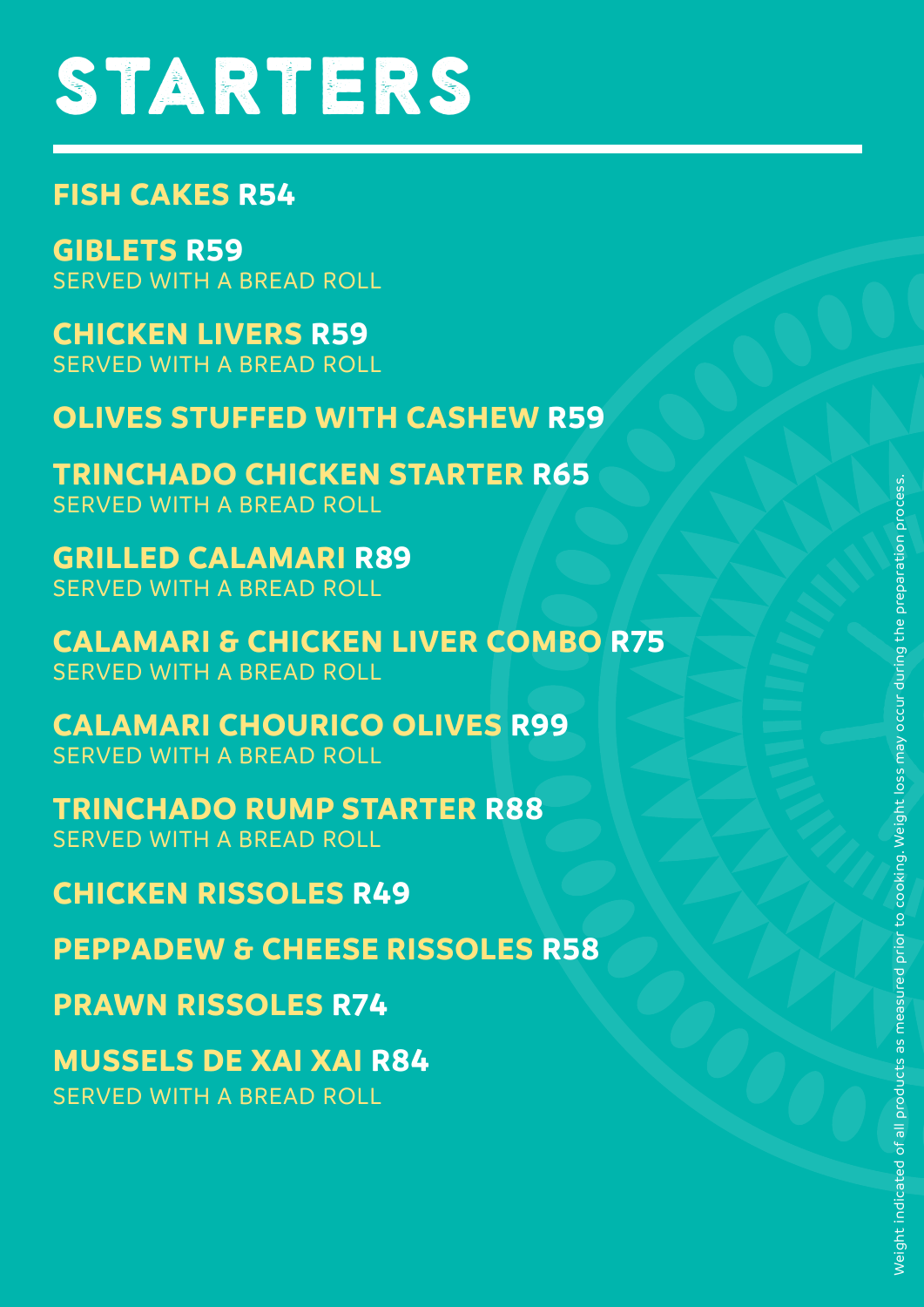## Fish & Calamari

All meals come with a choice of sides.

**HAKE R82 HAKE DOUBLE R112 CALAMARI R185 CALAMARI & LIVERS R135 CALAMARI, CHOURICO, OLIVES R199 6 GRANDE QUEEN PRAWNS R220 8 GRANDE QUEEN PRAWNS R280 10 MEDIUM PRAWNS R148**

## Espetada

All meals come with a choice of sides.

**CHICKEN R110 BEEF 300G RUMP R169 | FILLET R189 CHICKEN & PRAWN R169 CALAMARI R199**



All meals come with a choice of sides

**TRINCHADO RUMP MAIN R177 TRINCHADO FILLET MAIN R195 RIBS 600G (UNPREPPARED WEIGHT) R199 CHICKEN PREGO ROLL R69**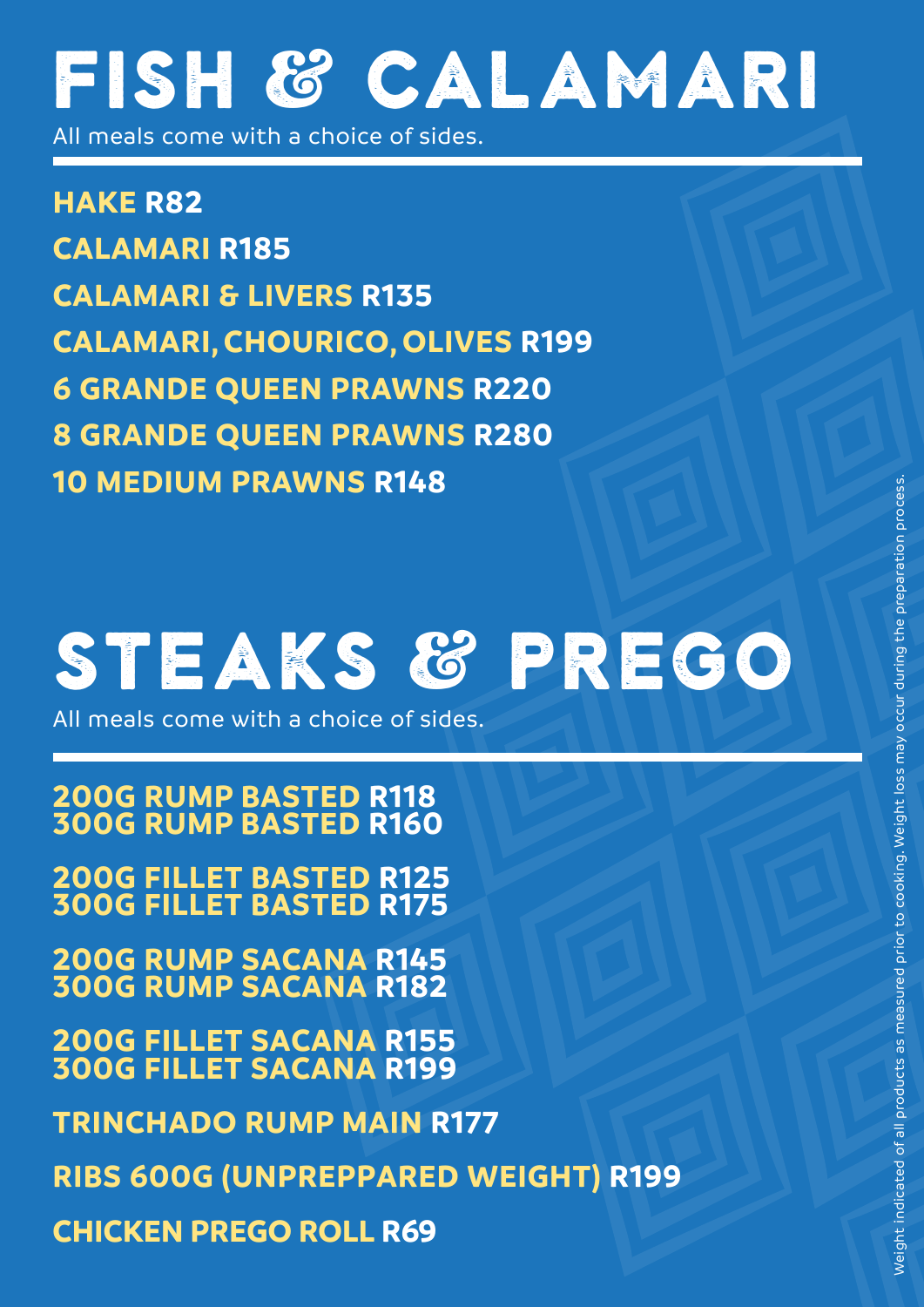## Combos & platters

All meals come with a choice of sides.

**QUARTER CHICKEN & CALAMARI R165 QUARTER CHICKEN & 6 MEDIUM PRAWNS R159 CALAMARI & 6 MEDIUM PRAWNS R165 HAKE & CALAMARI R165 HAKE & 6 MEDIUM PRAWNS R155 SHARING PLATTER FOR 2 R420**

Beef espetada, half chicken, calamari & 6 medium prawns.

### **SEAFOOD PLATTER FOR 2 R365**

Calamari, 6 medium prawns, grilled hake & fried squid heads.

# CHICKEN

All meals come with a choice of sides.

### **CHICKEN TRINCHADO R120 CHICKEN HALF**

**GARLIC, LEMON & HERB OR PERI PERI R132 BARBEQUE BASTING R125 CHICKEN QUARTER** 

**GARLIC, LEMON & HERB OR PERI PERI R79 BARBEQUE BASTING R74 CHICKEN BABY GARLIC, LEMON & HERB OR PERI PERI R165**

**BABY CHICKEN BARBEQUE BASTING R155**